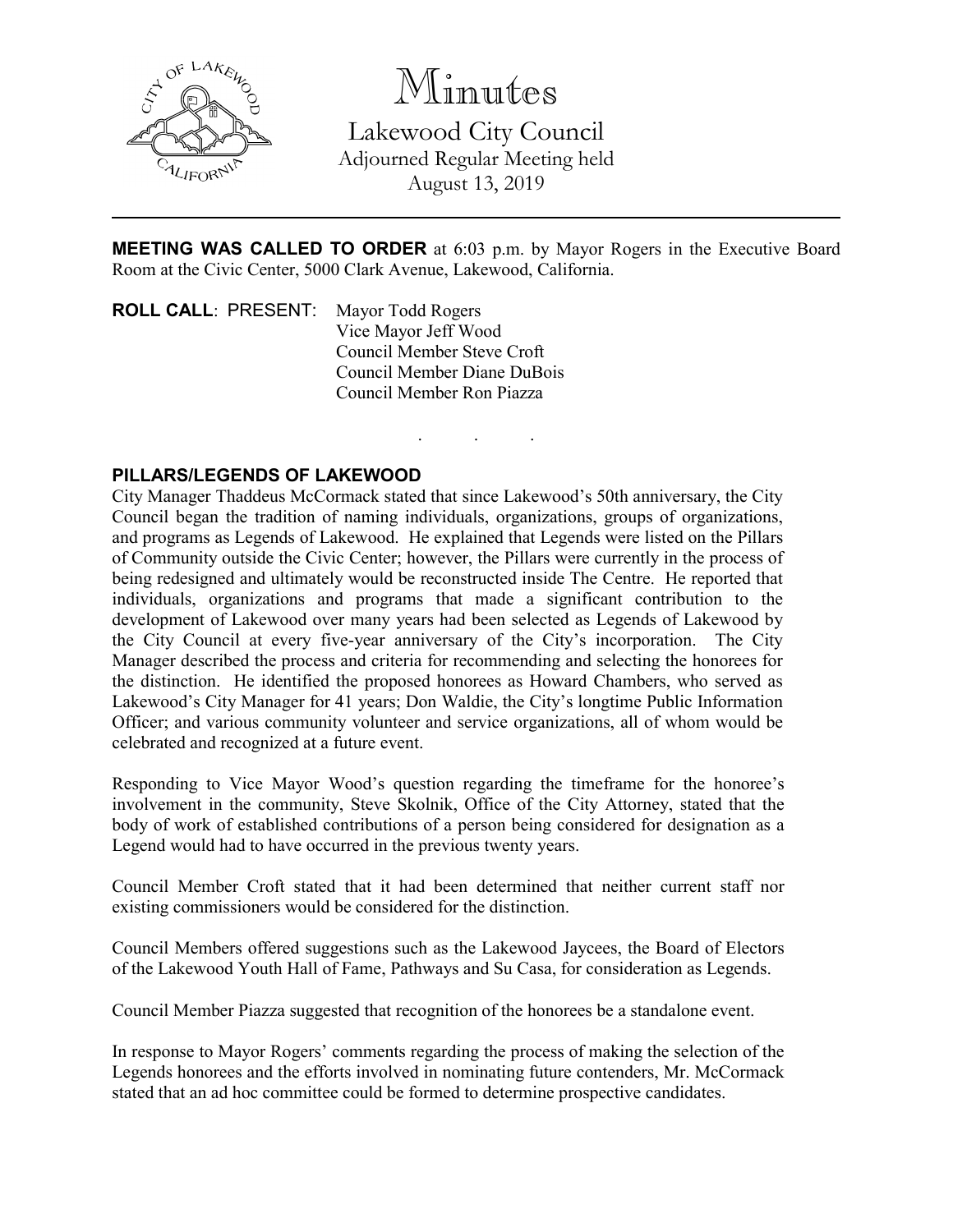City Council Minutes August 13, 2019 Page 2

#### **PILLARS/LEGENDS OF LAKEWOOD** - Continued

Mayor Rogers maintained that while the process could begin on the committee level, it was essential that the entire City Council be involved in making the final selections. He noted the importance of keeping the history of Lakewood alive serving as a reminder to future generations of the contributions of those who came before them.

Council Member Croft and Mr. McCormack reviewed the proposed chronological display of former and current Council Members in the hallway at city hall in conjunction with the existing gallery of photographs depicting the City's history.

Public Works Director Lisa Rapp responded to Vice Mayor Wood's question regarding additional entries for those who served intermittent terms by stating that Council Members' portraits would only appear with their names and term dates from when they first took office.

Responding to Council Member Piazza's suggestion regarding locating the display at a more visible and accessible site such as a park or other outdoor setting, Mr. McCormack cited the substantial costs involved with such locations. Ms. Rapp added that situating the gallery inside city hall would allow for protection from vandalism and outside exposure to the elements.

Mr. McCormack discussed the option of providing a video presentation curated by Mr. Waldie as the City's historian describing the various features of the gallery.

Vice Mayor Wood suggested making the photographs available digitally on the City's website. He also proposed the option of presenting a pin or other commemorative gift to those being recognized as Pillars if not too cost prohibitive.

Mayor Rogers recommended inviting all surviving retired Council Members to the unveiling ceremony noting the importance of acknowledging their contributions.

Mr. McCormack concluded by stating that with Council Members' concurrence on the proposed honorees, staff would move forward with options for a recognition event and draft a proposal of the selection process for future consideration and could include the formation of an ad hoc committee.

#### **CLOSED SESSION:**

At 6:38 p.m., Mayor Rogers announced that the City Council would recess to a closed session.

. . .

CONFERENCE WITH LABOR NEGOTIATORS - Pursuant to Government Code §54957.6 Agency Designated Representative: City Manager, Office of the City Attorney and Liebert Cassidy Whitmore, Director of Administrative Services, Assistant to the City Manager, Human Resources Manager, Personnel Technician

Employee Organization: Lakewood City Employees' Association